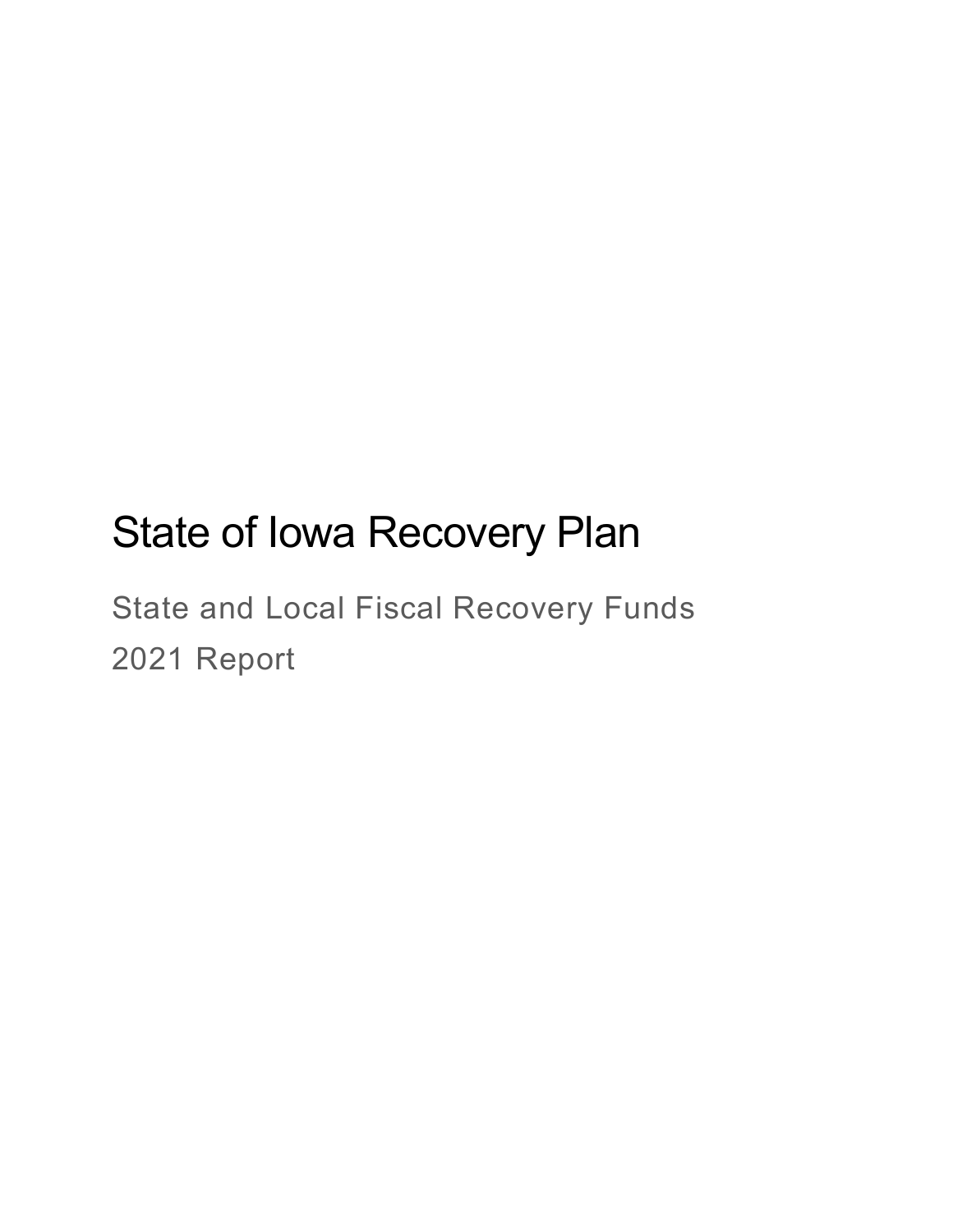# **Contents**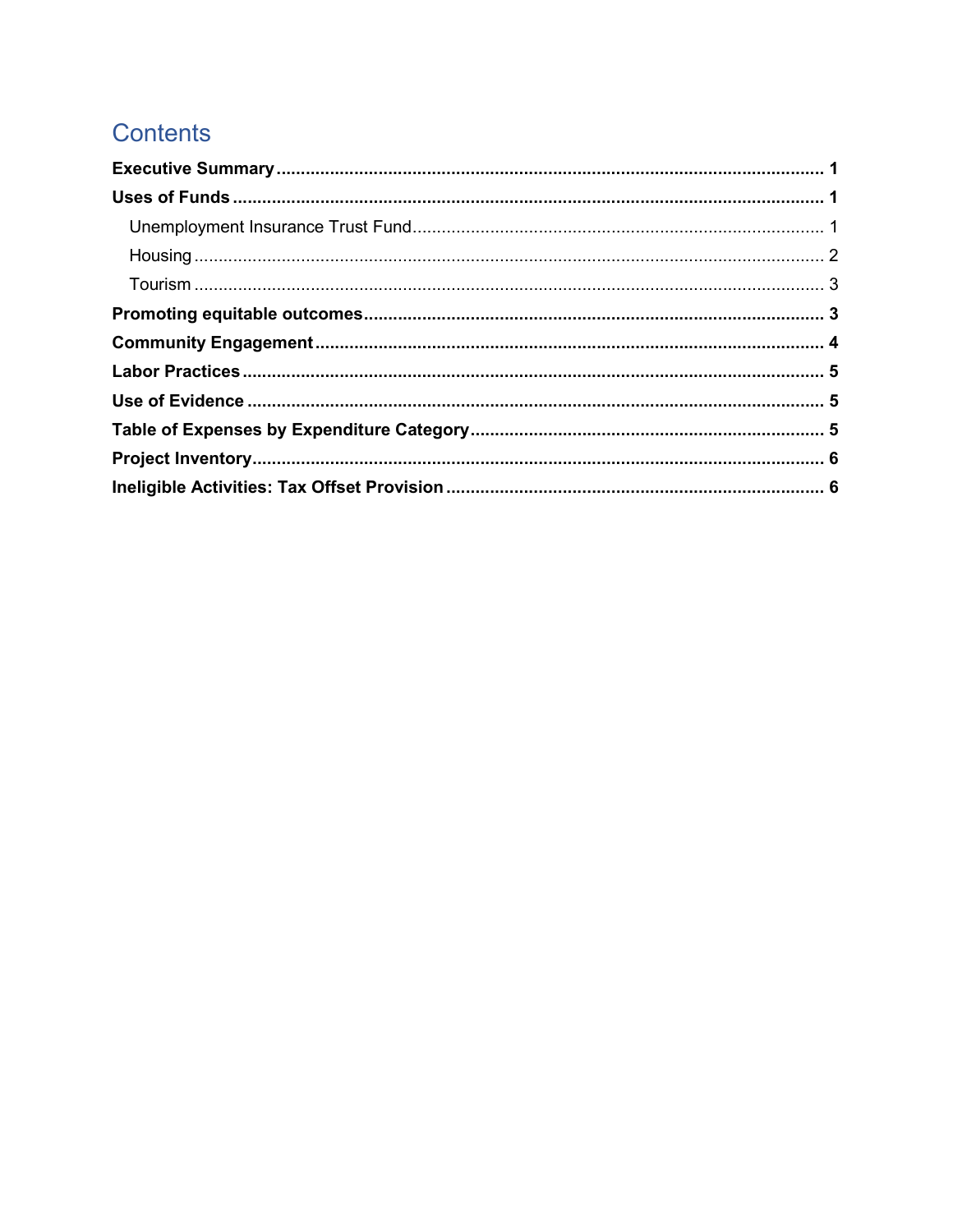# Executive Summary

In this section, provide a high-level overview of the jurisdiction's intended and actual uses of funding including, but not limited to: the jurisdiction's plan for use of funds to promote a response to the pandemic and economic recovery, key outcome goals, progress to date on those outcomes, and any noteworthy challenges or opportunities identified during the reporting period. See Section C(1) on page 24 of the Reporting Guidance for additional information.

With the support of the Iowa legislature, Governor Reynolds is committed to allocating American Rescue Plan (ARP) funds thoughtfully and responsibly in support of continued economic recovery and the long-term, sustainable success of the State of Iowa. To that end, to date Governor Reynolds has announced transformational investments into housing, tourism, and the unemployment trust fund. Following the recent announcement of \$100 million in state funding for broadband infrastructure, Governor Reynolds also announced the impending launch of a significant new broadband grant program funded with federal ARP funds.

# Uses of Funds

Describe in further detail your jurisdiction's intended and actual uses of the funds, such as how your jurisdiction's approach would help support a strong and equitable recovery from the COVID-19 pandemic and economic downturn. Describe any strategies employed to maximize programmatic impact and effective, efficient, and equitable outcomes. Given the broad eligible uses of funds and the specific needs of the jurisdiction, explain how the funds would support the communities, populations, or individuals in your jurisdiction. Address how you are promoting each of the following Expenditure Categories, to the extent they apply:

- 1. Public Health (EC 1)
- 2. Negative Economic Impacts (EC 2)
- 3. Services to Disproportionately Impacted Communities (EC 3)
- 4. Premium Pay (EC 4)
- 5. Water, sewer, and broadband infrastructure (EC 5)
- 6. Revenue Replacement (EC 6)

Where appropriate, include information on your jurisdiction's use (or planned use) of other federal recovery funds including other programs under the American Rescue Plan such as Emergency Rental Assistance, Housing Assistance, and so forth, to provide broader context on the overall approach for pandemic recovery.

See Section C(2) on page 24 of the Reporting Guidance for additional information.

#### Unemployment Insurance Trust Fund

#### To minimize the pandemic's impact on employers so they can focus on growing and reinvesting in Iowa.

Expenditure Category: EC 2.8, Contributions to UI Trust Fund

The allocation of \$237,470,586 in funds to the Iowa Unemployment Trust Fund will help to ensure employers do not see an expanded burden on their payroll expenses due to the increased number of unemployment insurance claims paid as a result of the COVID-19 pandemic and the state's response.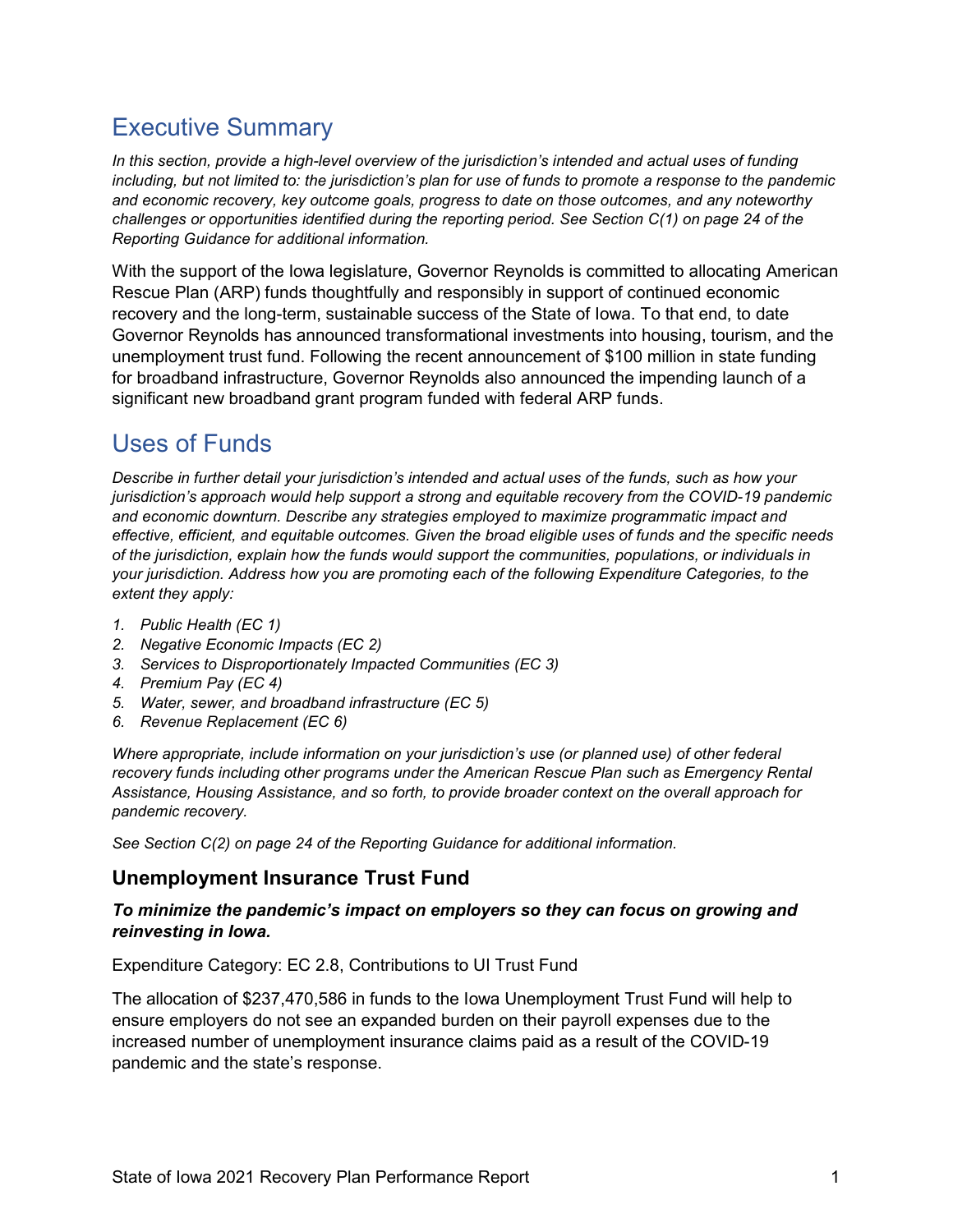#### **Housing**

#### To increase the supply of housing options and protect and expand housing opportunities for Iowans to live in or near the communities where they work.

Expenditure Category: 3.10; 3.12

Iowa continues to face widespread demand for quality, affordable housing due to a projected increase of 47,000 households by 2030, and an aging housing inventory with 40 percent of all housing units built before 1950. The Governor's \$100 million transformative investment in housing will help to build approximately 36,000 new housing units statewide, representing a much-needed down payment on Iowa's long-term prosperity. The investment includes:

• Federal Housing Tax Credit Program - \$45 million

This investment is estimated to move approximately 15 housing tax credit projects forward that otherwise would not be able to proceed and is expected to create an estimated total of 700 rental homes for Iowans by providing a cash grant to match the 4% Federal Program.

Workforce Housing Tax Credit Program - \$20 million

This investment will provide cash grant gap financing to current Workforce Housing Tax Credit Program projects to assist with the increased cost of construction building materials and ensure the projects are able to be completed, expanding housing opportunities for Iowans.

• Downtown Housing Grant Program - \$20 million

This newly created program will provide financial assistance for projects that support local downtown revitalization through the creation of new housing opportunities in communities with populations of 30,0000 or less.

• Homes for Iowa - \$10 million

Homes for Iowa is a public/private partnership that trains offenders in skilled building trades while building single family homes at the Newton Correctional Facility. This investment will allow the Homes for Iowa program to scale production and training efforts.

• Home Repair Block Grant Pilot Program - \$4 million

This investment will provide qualified homeowners with financial assistance for eligible repair expenses to help preserve their homes.

• Minority Homebuyer Down Payment Assistance Pilot Program - \$1 million

Homeownership is a leading driver of wealth creation, yet minority homeowners in Iowa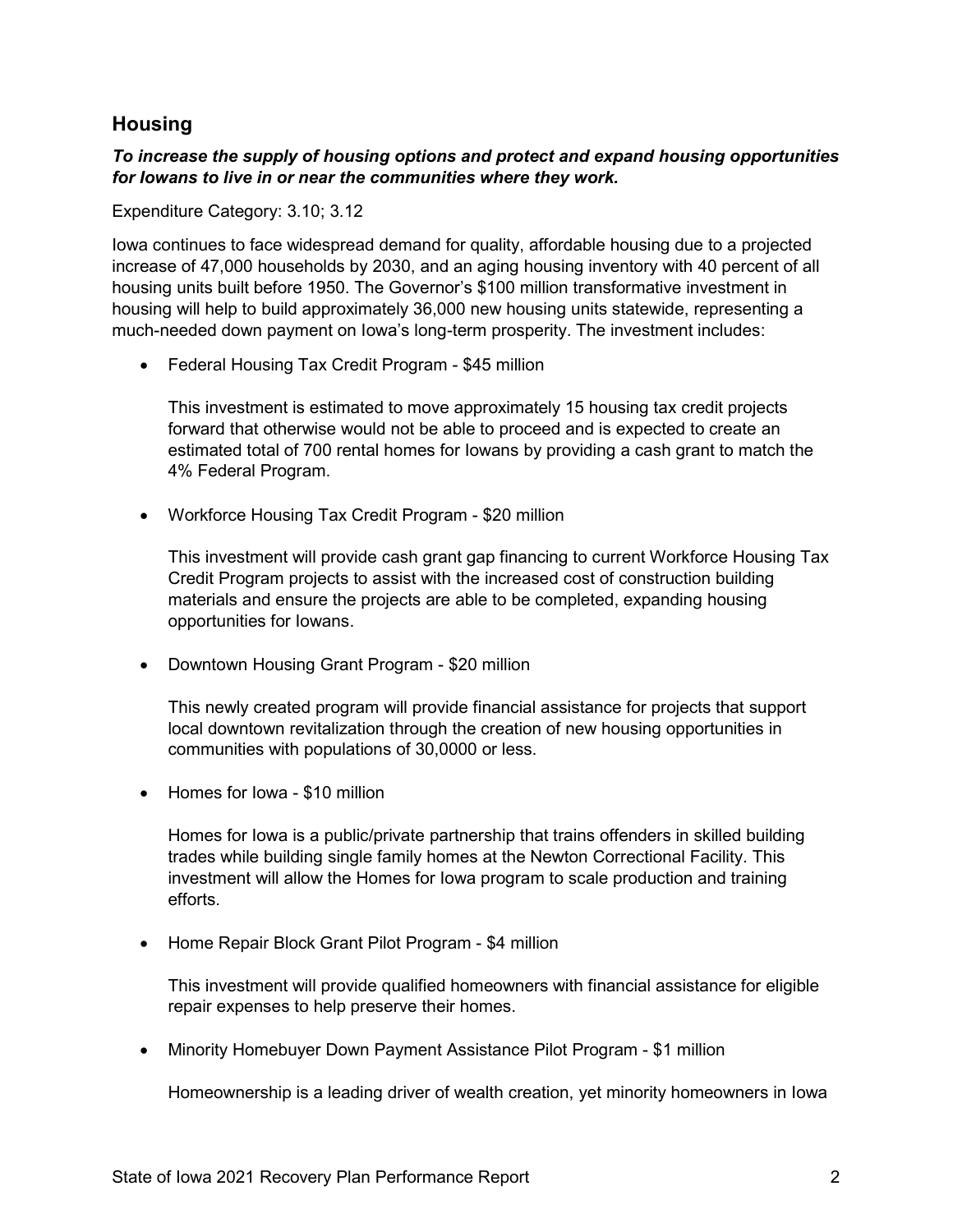are underrepresented. This initial investment will assist in breaking barriers to homeownership by providing 200 eligible Iowa households with assistance purchasing a home.

#### Tourism

#### To assist the tourism industry in recovering from the negative impacts of the pandemic by encouraging people to visit, live, and work in Iowa.

Expenditure Category: EC 2.11

The State of Iowa launched a nationally televised commercial to introduce the state and its unmatched quality of life to a national audience. The 30-second spot will air on cable, online, and through connected/streaming services. It is designed to attract more visitors and residents to the state by revealing Iowa's natural beauty, vibrant communities, economical cost of living and working, cultural amenities, and growing business sectors. Bringing in a new customer base from around the country will aid the Iowa hospitality industry, which saw a significant sales decline during the COVID-19 pandemic. The hospitality industry in the State of Iowa experienced a 46.1 percent decline in employment as a result of the COVID-19 pandemic and a 24.2 percent decline in GDP for 2020 compared to a 2.3 percent decline in the overall economy.

### Promoting equitable outcomes

In this section, describe efforts to date and intended outcomes to promote equity. Each annual report to follow must provide an update, using qualitative and quantitative data, on how the recipients' approach achieved or promoted equitable outcomes or progressed against equity goals during the performance period.

Describe efforts to promote equitable outcomes, including how programs were designed with equity in mind. Include how your jurisdiction will consider and measure equity at the various stages of the program, including:

- 1. Goals: Are there particular historically underserved, marginalized, or adversely affected groups that you intend to serve?
- 2. Awareness: How equal and practical is the ability for residents or businesses to become aware of the services funded by the SLFRF?
- 3. Access and Distribution: Are there differences in levels of access to benefits and services across groups? Are there administrative requirements that result in disparities in ability to complete applications or meet eligibility criteria?
- 4. Outcomes: Are intended outcomes focused on closing gaps, reaching universal levels of service, or disaggregating progress by race, ethnicity, and other equity dimensions where relevant for the policy objective?

Describe how your jurisdiction's planned or current use of funds prioritizes economic and racial equity as a goal, names specific targets intended to produce meaningful equity results at scale, and articulates the strategies to achieve those targets. Explain how your jurisdiction's overall equity strategy translates into the specific services or programs offered by your jurisdiction in the following Expenditure Categories:

1. Negative Economic Impacts (EC 2): assistance to households, small businesses, and non-profits to address impacts of the pandemic, which have been most severe among low-income populations. This includes assistance with food, housing, and other needs; employment programs for people with barriers to employment who faced negative economic impacts from the pandemic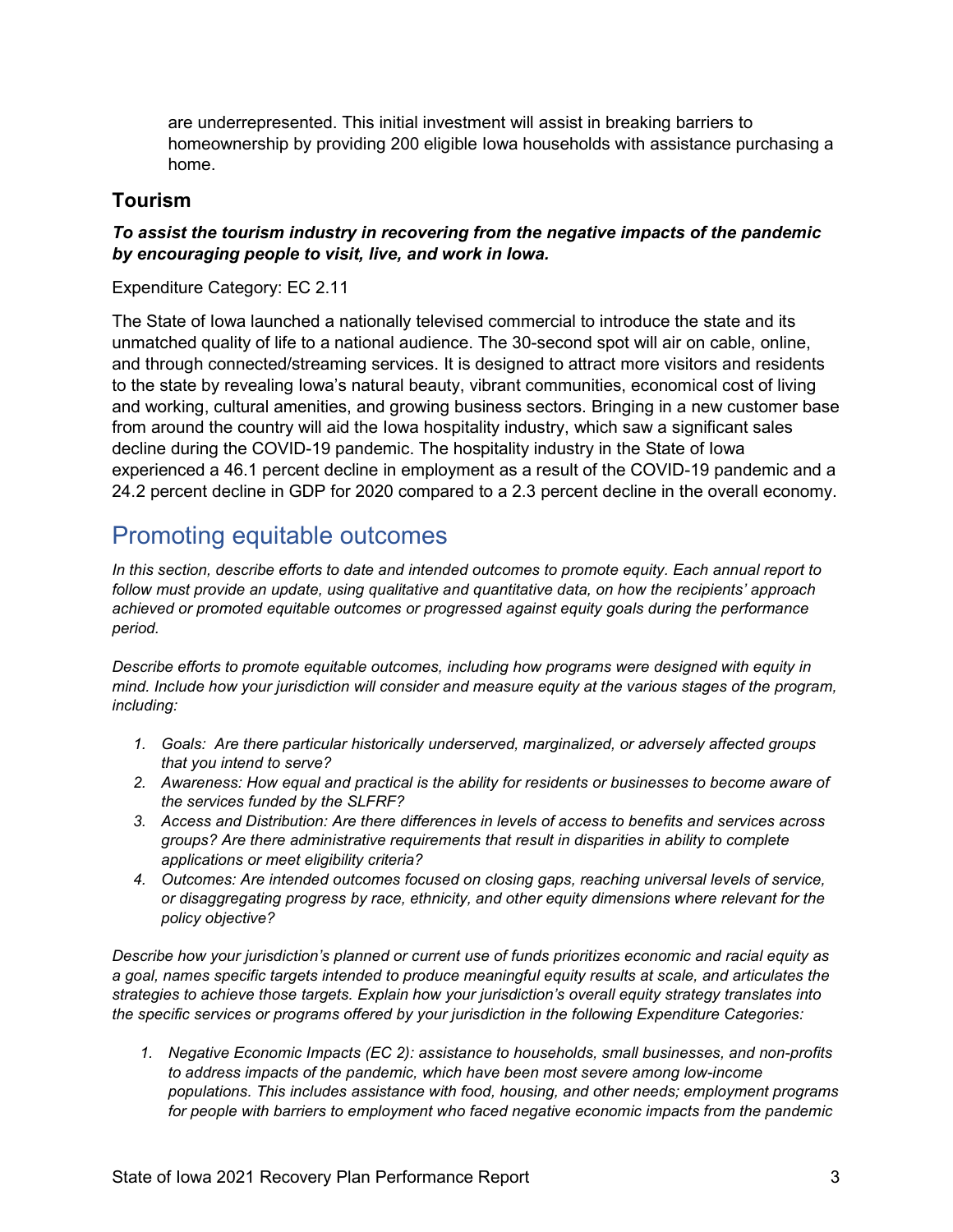(such as residents of low-income neighborhoods, minorities, disconnected youth, the unemployed, formerly incarcerated people, veterans, and people with disabilities); and other strategies that provide disadvantaged groups with access to education, jobs, and opportunity.

2. Services to Disproportionately Impacted Communities (EC 3): services to address health disparities and the social determinants of health, build stronger neighborhoods and communities (e.g., affordable housing), address educational disparities (e.g., evidence-based tutoring, community schools, and academic, social-emotional, and mental health supports for high poverty schools), and promote healthy childhood environments (e.g., home visiting, child care).

Describe your jurisdiction's efforts to date and intended outcomes to promote equity using qualitative and quantitative data on how the jurisdiction's approach achieved or promoted equitable outcomes or progressed against equity goals. Describe any constraints or challenges that impacted project success in terms of increasing equity.

Describe the geographic and demographic distribution of funding, including whether it is targeted toward traditionally marginalized communities.

See Section C(3) on pages 24 and 25 of the Reporting Guidance for additional information.

The State of Iowa is committed to the goal of equity – both in the administration of grant opportunities and the structure of the opportunities themselves. Iowa's Minority Homebuyer Down Payment Assistance Pilot Program provides one such example. As additional plans are developed, the State will make sure that all metrics and KPI improve equitable outcomes for all Iowans.

# Community Engagement

Describe how your jurisdiction's planned or current use of funds incorporates written, oral, and other forms of input that capture diverse feedback from constituents, community-based organizations, and the communities themselves. Where relevant, this description must include how funds will build the capacity of community organizations to serve people with significant barriers to services, including people of color, people with low incomes, limited English proficiency populations, and other traditionally underserved groups.

See Section C(4) on page 25 of the Reporting Guidance for additional information.

On June 18, 2020, Governor Reynolds signed an Executive Order establishing the Governor's Economic Recovery Advisory Board to assess the economic impact of COVID-19 on Iowa's industries, businesses and workforce, analyze recovery efforts, and recommend strategies that ensure the future prosperity of all Iowans. The Advisory Board held open meetings and solicited input from the general public via online submissions. The Advisory Board then submitted recommendations in the form of a report, which was released to the public on February 4, 2021. The report's recommendations have served to guide funding priorities and prompt further stakeholder engagement on targeted issues like workforce, child care, broadband, tourism, and carbon sequestration.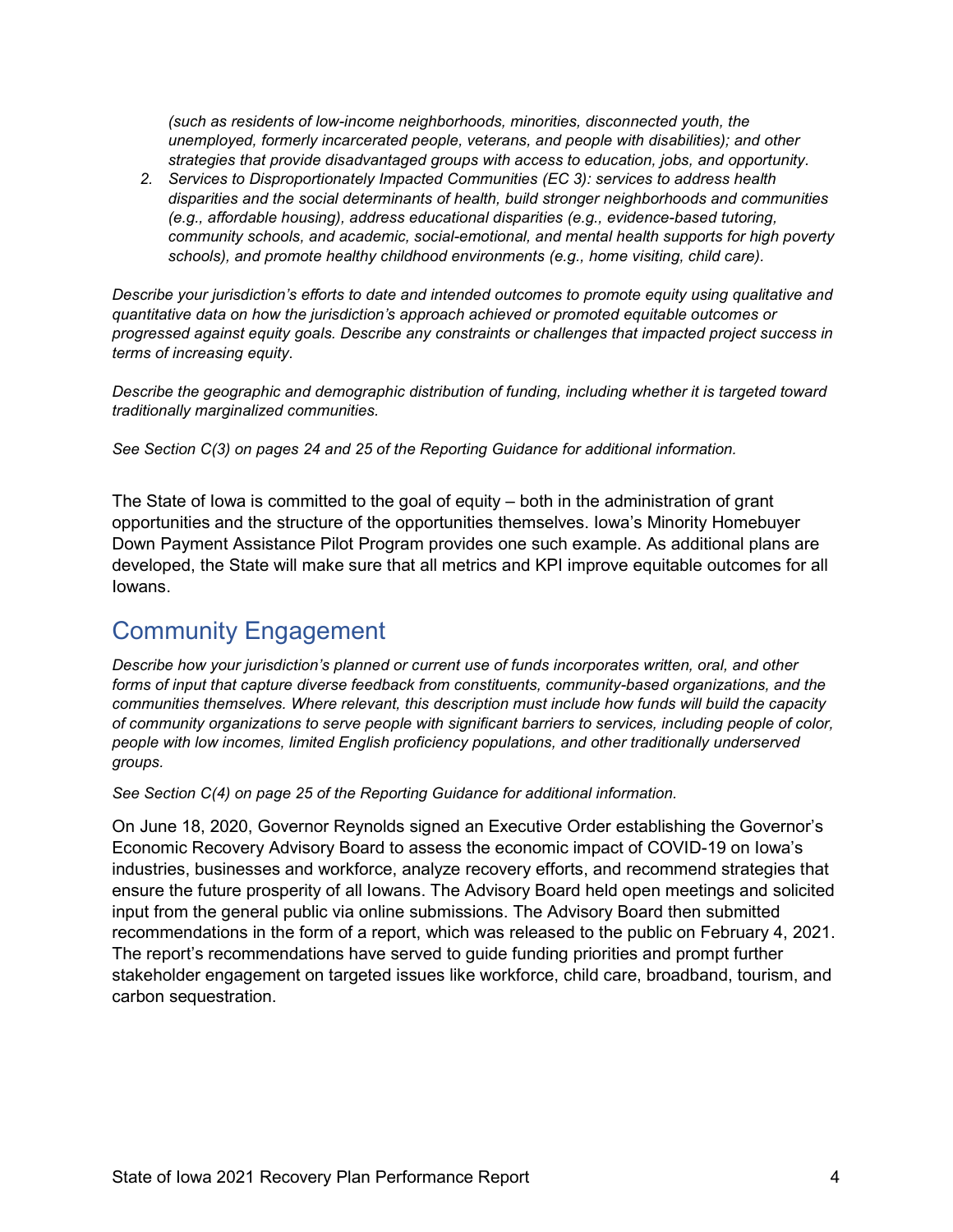# Labor Practices

Describe workforce practices on any infrastructure projects being pursued (EC 5). How are projects using strong labor standards to promote effective and efficient delivery of high-quality infrastructure projects while also supporting the economic recovery through strong employment opportunities for workers? For example, report whether any of the following practices are being utilized: project labor agreements, community benefits agreements, prevailing wage requirements, and local hiring.

See Section C(5) on page 25 of the Reporting Guidance for additional information.

We have not yet allocated funds to any projects falling within the Infrastructure (EC 5) expenditure category.

## Use of Evidence

Identify whether SLFRF funds are being used for evidence-based interventions and/or if projects are being evaluated through rigorous program evaluations that are designed to build evidence. Specifically, in this section, recipients should describe their overall approach for using evidence and evaluation, including how a Learning Agenda (either narrowly focused on SLFRF or broadly focused on the recipient's broader policy agenda) could support their overarching evaluation efforts in order to create an evidence-building strategy for their jurisdiction. However, detailed evidence information for each project should be included in the Project Inventory (see details in the Project Inventory section below).

See Section C(6) on page 26 of the Reporting Guidance for additional information.

The State of Iowa is committed to evidenced-based interventions, tracking and enforcing performance metrics, and vigorously monitoring outcomes.

# Table of Expenses by Expenditure Category

In this section, list the amount of funds used in each Expenditure Category. The table should include cumulative expenses to date within each category, and the additional amount spent within each category since the last annual Recovery Plan.

Jurisdictions may modify the table as needed by deleting unused rows where they have not expended any funds or by adding columns to more clearly characterize their program expenditures over time.

For the initial Recovery Plan, the amounts listed for "Cumulative expenditures to date" and "Amount spent since last Recovery Plan" will be equal.

See Section C(7) on page 27 of the Reporting Guidance for additional information.

This table lists the cumulative expenditures and total spent in the current report period which is July 23, 2021, the date of award, through July 31, 2021. As this is the first annual report, both amounts are equal.

| Category |                                                                           | Cumulative<br>expenditures to<br>date $(\$)$ | Amount spent<br>since last<br><b>Recovery Plan</b> |
|----------|---------------------------------------------------------------------------|----------------------------------------------|----------------------------------------------------|
| 2.8      | <b>Contributions to UI Trust Funds</b>                                    | \$237,470,586                                | \$237,470,586                                      |
| 7.4      | <b>Transfers to Nonentitlement Units</b><br>(States and Territories only) | \$50,442,125.45                              | \$50,442,125.45                                    |